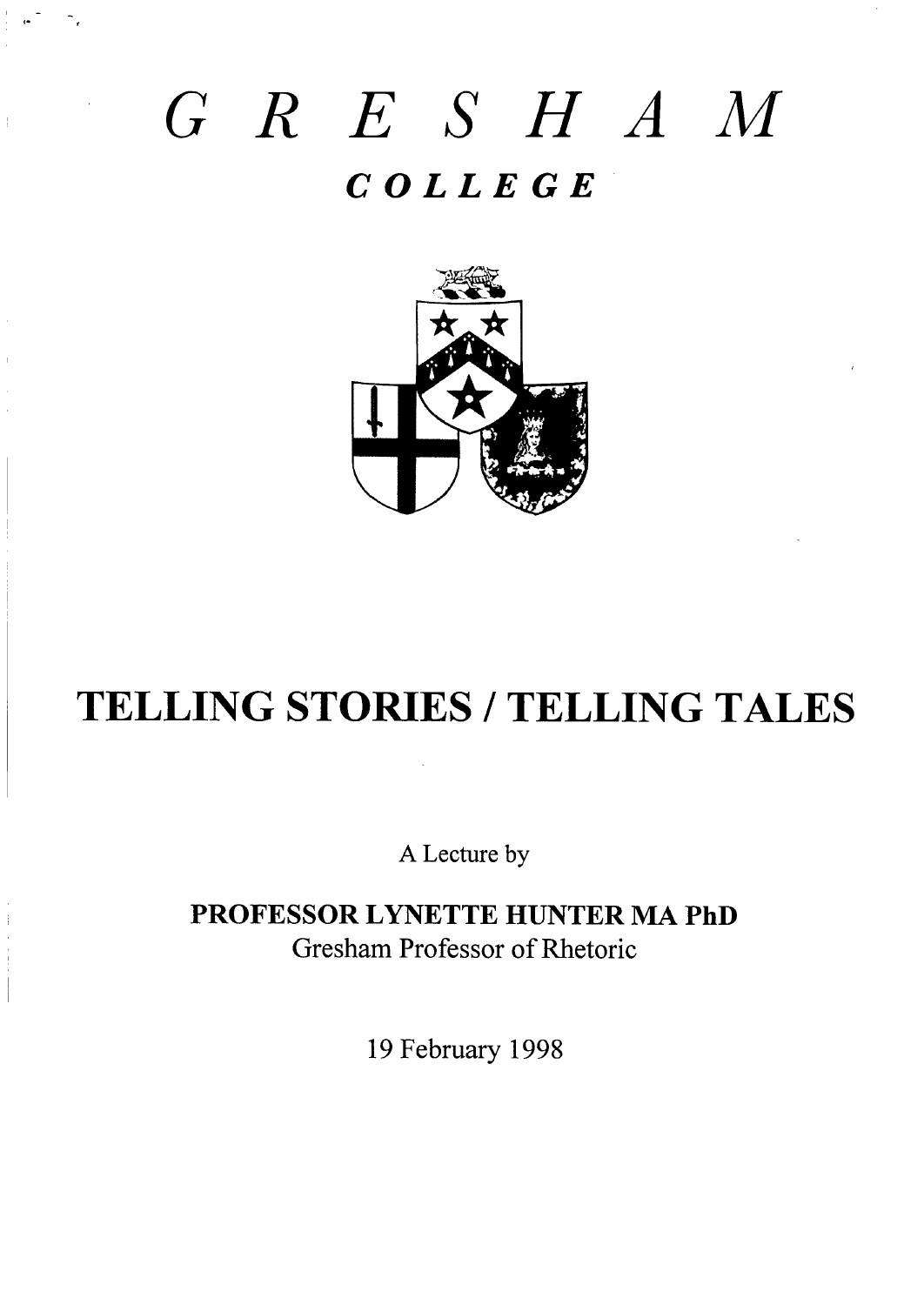#### **Telling Stories / Telling Tales**

This lecture should really have the alternative title, 'The Creation of Hope'. As I have read and re-read First Nations texts in preparation for today, I have come across the word 'hopeless' again and again. Yet again and again that hopelessness has been pushed aside as the words bring back hope. And one way in which they do bring back hope is in the act of writing. Most of the peoples whose texts I am talking about today come from cultures that are primarily based in oral traditions, yet writing has become a way of participating in the society around them. The difficulties and benefits of that participation underlie much of what this discussion will go on to explore.

Nearly all First Nations texts, whether they are oral or written, have some kind of formal introduction that is there to locate the speaker, but also in doing so, partly locates the audience as well. As you know, I am here as the Gresham Professor of Rhetoric, and I also teach literature and other verbal arts at the University of Leeds. In doing so, I try to help people learn how to read: attentively, with analysis and critique, but also in ways that encourage us to articulate the elements of our own lives and to understand better those of others. I hope that this is what I am doing today.

Introductions always need to contain a citing of sources, both for the stories and for the knowledge from which the speaker will talk. For all the texts that I will discuss, I have permission either directly or indirectly to speak from them. I have the inspiration to speak about the issues these stories from elder Christine Miller, who has encouraged me to keep working on reading and telling when I have found the words difficult – which is often. To her, and to other elders, those people who have shared their knowledge with me, both here and elsewhere, I give my respect.

The other thing about introductions, which may not be formal in presentation indeed they may tell you about the speaker's mother or grandfather or what they have been doing, is that once they have located the speaker, that person can be as vulnerable or didactic or personal as they wish, because a scope has been offered. At times, this vulnerability or didacticism can make the Anglo-American reader feel embarrassed. The voice can speak in ways that are alien to western culture these days, and can appear almost naïve. For example, children's stories in First Nations culture are taken rather seriously, unlike in British culture, because the status of children is different. Children are the main source of hope. Yet it is the immediacy of this voice, located firmly in the genre expectations that western readers and audiences bring to texts and which are analogous to introduction, that forms the body of some of our most cherished texts. Nowadays, it is often overlaid with signals of displacement as if the writer or speaker is no longer confident in those expectations, and is running away from being found out. In contrast, Angela Sidney, a Tinglit elder from the Yukon, says, 'You tell what you know. The way I tell stories is what I know'. Not only what you say but how you say it from your own life and experience, both of these are knowledges needed in daily life, that the stories make it possible to say.

\*\*\*\*

There is a double focus to this lecture: on the oral and written, and on the stance that the texts take up. The first emphasis picks up elements from the last lecture in this series, and explores some of the things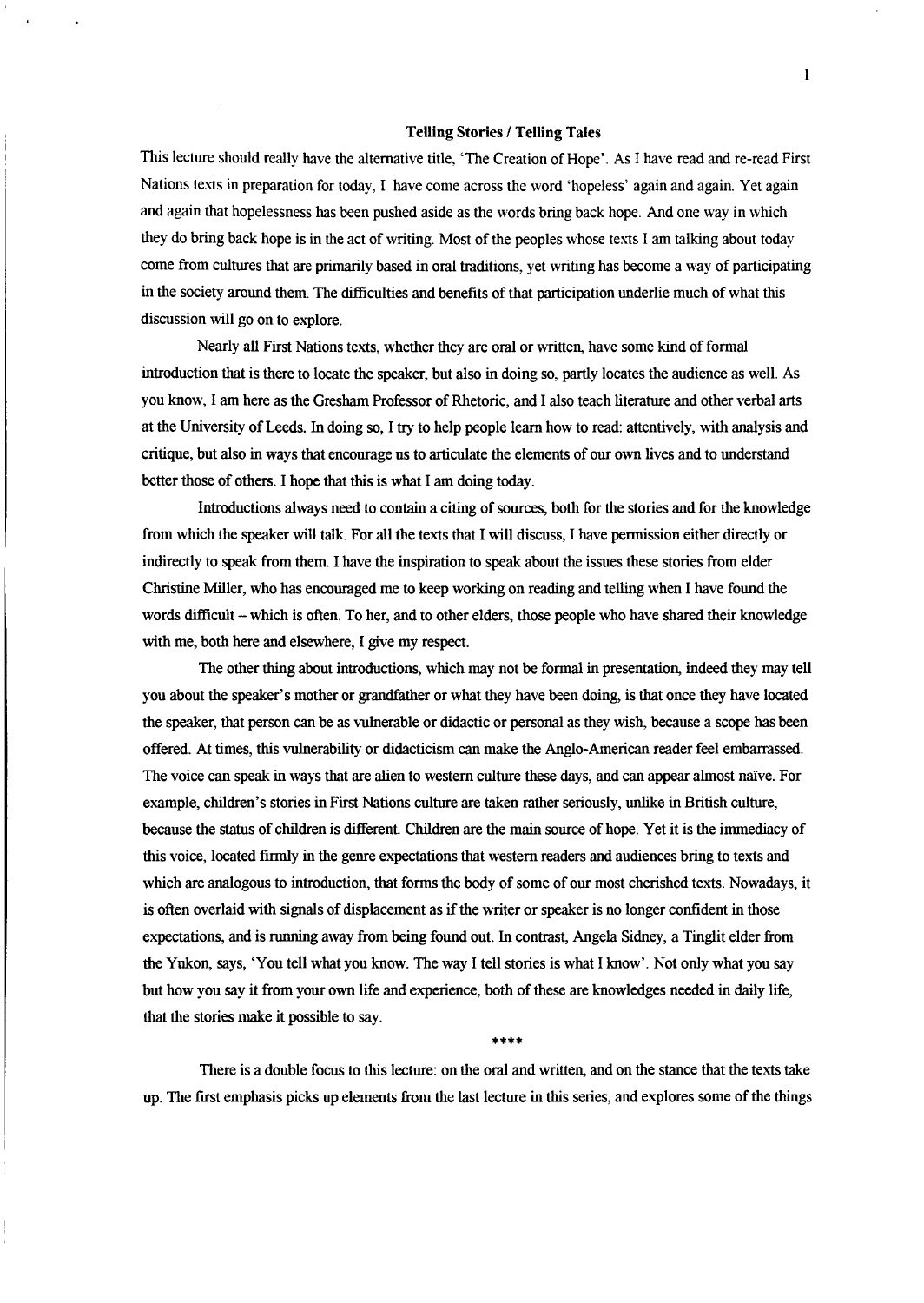we need to know about the differing strategies in orature and literature if we are more fully to understand what is being said. The second emphasis tries to engage with the ways in which these writings and tellings bring back hope, through rhetorical structures that are often familiar but not fully domesticated to English culture: Humour. elegy, allegory and irony. Each of these stances is profoundly located in social expectations – humour as we all know, being highly specific to peoples and places. Often, when I read these texts, I don't know whether they are firmy or not, sad or not, with the same common grounds as my own, or not. And I will try to offer ways of engaging with these differences, not to get rid of them, but to value them.

First, I must begin with some background. Most of the texts referred to today are taken from Canadian First Nations peoples. But the word 'Canadian' is not a sensible geographic distinction. First Nations communities cross internationally recognised national borders between Canada and the United States, the United States and Mexico, Canada and Siberia, and so on. Furthermore, there are over 50 First Nations in Canada itself and over 500 bands. The reason for my focus on 'Canadian' is simply that these peoples form the communities that my research area covers. However, the national borders have begun to exert an influence on the structuring of First Nations cultures, if only through government policy in the arts. The federal government in Canada, which is largely responsible for First Nations affairs no matter which province they reside within, has distinctive publication policies that will support Canadians but not United States writers. For example, the En'owkin writers centre in British Columbia, which is one of the most important centres for encouraging First Nations writing, publishes the journal *Gatherings, with the* support of two Canadian arts agencies. Although there are, in the recent 'Standing Ground' (Vol VII, 1996), contributions from other societies in the United States, New Zealand, Australia and elsewhere, the predominant country of origin is Canada.

However divided national borders may try to make First Peoples, they are united in common causes with other aboriginal peoples, that are most visible to the First World powers in their closeness to the land. The common causes have led to the epithet 'Fourth World' for aboriginal peoples all over the world, which has no specific definition but which distinguishes these societies from Third World countries. Fourth World nations have never been colonised, nor are they post-colonial, they have simply been erased. They have not all been erased in the same way, because different governments have had different policies for painting out their existence, that range from extermination to cultural cleansing. In Canada, the single most important element, especially with regard to the verbal arts, was the residential school system policy in effect from the early years of this century until the 1960s, and even later in shadowy forms. Canada operated a supposedly benevolent despotism – First Nations people did not get the vote until 1962. These schools were, terribly, involved in the same abuses now attributed to church and state institutions here in the UK, but with the added horror of the systematic targetting of an entire society, and with the added destruction of all Indian languages.

The residential school system has touched nearly every First Nations person in Canada in one way or another. The presence is there in direct accounts such as Isabelle Knockwood's Out of the Depths which

2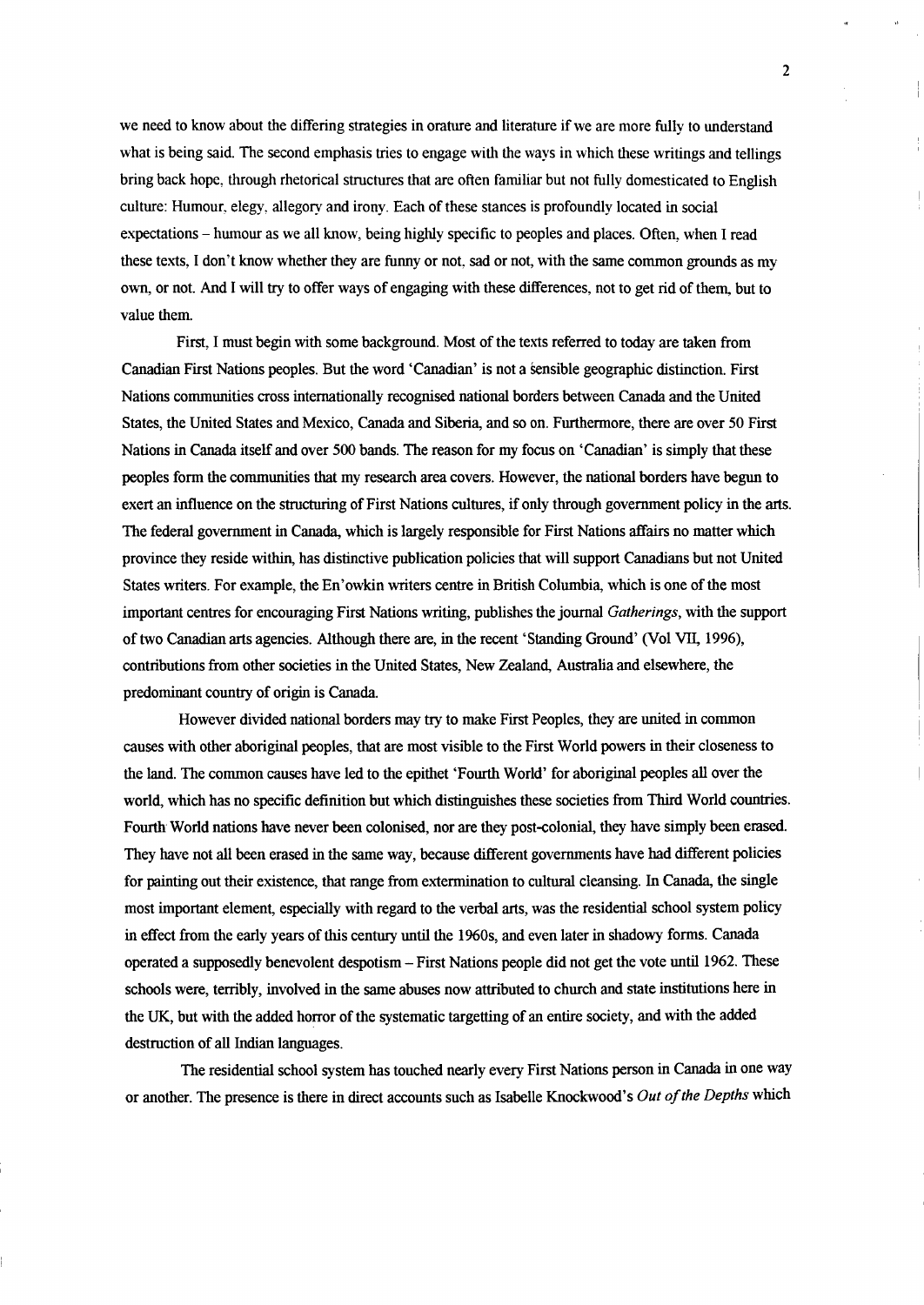details with tragic clarity the appalling destruction of Mi'kmaw children at the Shubenacadie Residential school in Nova Scotia, from the 1920s to the late 1960s. While the tone is relentlessly documentary, it is tinged with a voice that has no genre that I recognise, one of seeking an accommodation to the horrors as the only way of proving to oneself that there was a reason for them. In her conclusion, Knockwood describes some children who don't even remember the beatings, who 'looked on the school as a refuge from homes where they were abused, fiequendy by parents who had themselves attended the school and learned physical punishment as a method of child-rearing' (156). On the other hand, there are the many who,

tell shocking stories of what happened to them there. Yet they all seem to make an effort to understand what motivated the priests and nuns who ran the school. 'I've tried to understand why the priests and nuns acted the way they did toward us and I can't justify any of the beatings no matter how much I try,' a former student, who is now a grandmother, told me, (156)

More subfly, but again in a voice of wondering bitterness that is not part of the register of recognised Engtish generic modes, Metis writer Emma LaRoque writes:

I looked at my hometown no longer a child afraid of stares and stone-thowing words no longer a child made ashamed of smoked northern pike bannock on blueberry sauce sprinkled with Cree

,,

.

I looked at my hometown Gripping my small brown hands on the hard posts of those white iron gates looking at the lions with an even glare

How did they get so rich? How did we get so poor?

This extract is part of a much longer poem by LaRocque, titled 'My Hometown Northern Canada South Africa', and its contained bitterness is found in a substantial number of First Nations texts.

Imagine what happens next to First Nations peoples, when, after 40 and more years of systematic destruction, and with the access to political power that came in the 1960s, First Nations peoples want to restore some sense of dignity, of purpose, of community. One of the most important strategies is to encourage cultural work, especially language rooted arts, not only because they are the primary communication between human beings, but also because they are so powerful in the print societies of the west. You may have lost your language, indeed it may have been destroyed. You may have lost your stories, your knowledge about telling, your understanding of how to listen. And you may find it difficult to tell your story in a eurocentric generic form. In fact, First Nations cultures have on the whole proved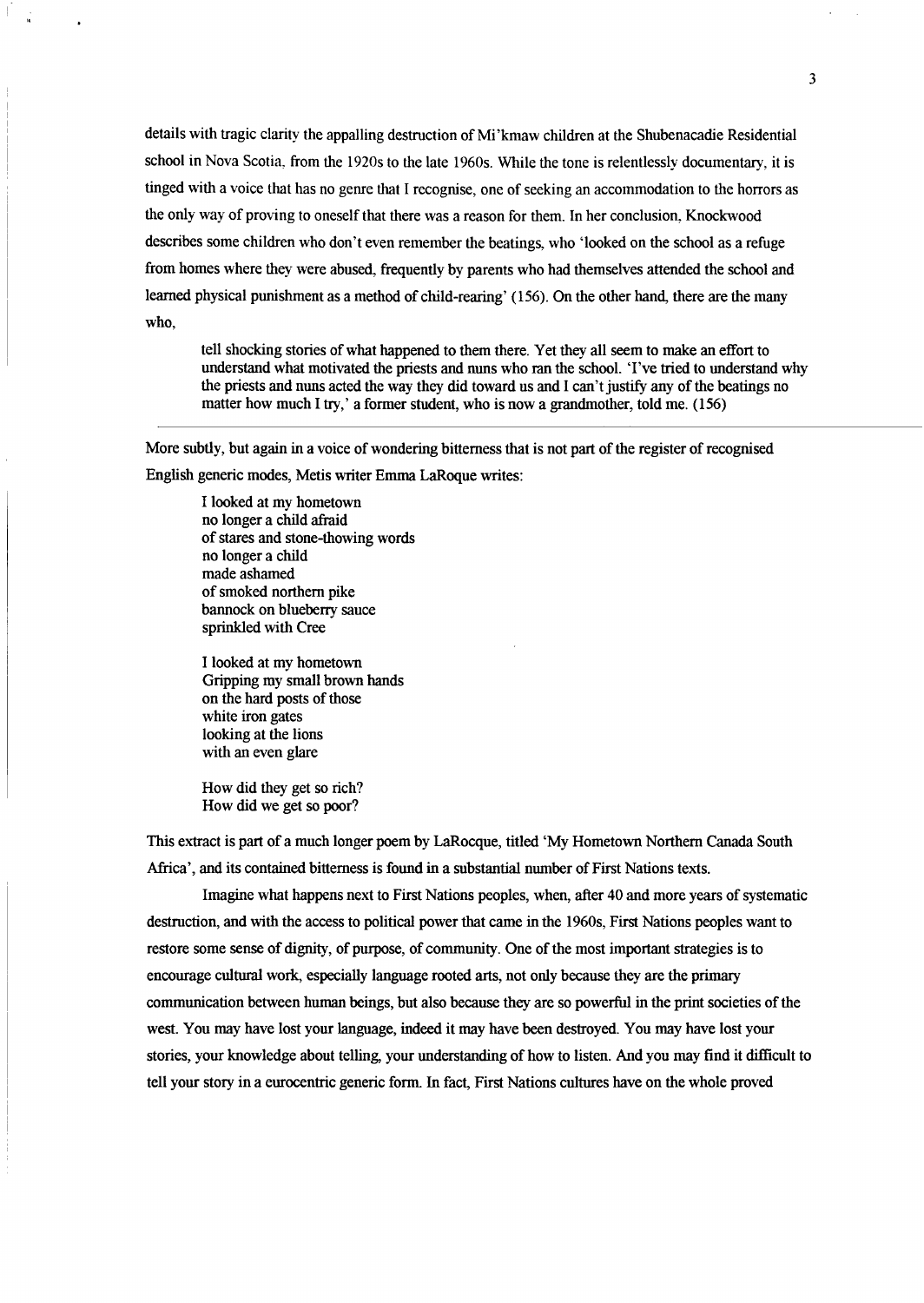incredibly robust, but there have been many problems. not the least the transliteration between the oral and the written.

Many elders have been responsible for transmitting stories. and. as we shall see.many writers and tellers have built their own, but another source that has been used is that of transcripts made by nineteenth and early twentieth century anthropologists. During the eighteenth century, the Moravian missionaries from Europe who flooded into North America, needed to find a written version of the languages they encountered so that they could make the Bible available to be read by each individual. They devised a number of alphabetic systems for these languages, particularly Cree, the Cree Nation occuping a landmass at least equal to that of western Europe. However, Cree, and the other languages are not alphabetic. They are syllabic languages similar to Japanese, so a lot gets lost when they are rendered as alphabetic. The later anthropologists frequently used these alphabetic systems for noting down First Nations accounts. But whether they did or not, there are many issues of difference intervening often silently between them and the storytelling event. There is the cultural difference between these white, christian, often affluent, men from Europe, the linguistic difference, the difference between the oral story and the written account, let alone the difference between the alphabetic and syllabic systems. What kind of status wodd such a story have for a late twentieth century First Nations person? It is clear that the stories are not used as if they were some unmediated, nostalgic source, but are taken up and reclaimed for the present. In any event, origin stories in oral societies are frequently re-created for each generation's needs.

Take for example, *Talking Animals*, a collection of Swampy Cree tales told by L. Beardy and edited and translated by H. Wolfart. The book presents the tales in Cree syllabics, introduced in the midtwentieth century, in roman-type orthography, and in English (see Appendix One). A quick glance at the English, renders the stories into fables, akin to children's tales, for the western reader. But if we read across all three presentations of the stories, and realise that in each script the animals' speech is always present in English, then the stories take on different connotations. In an oral performance, we can give the English animal words distinctive animal noises: 'Where, where, where, where' becoming 'Quack, quack, quack, quack'. This simple device begins to draw out the humour of the tales, their self-conscious play with the different scripts that acknowledges the gaps among them.

At the same time the device is not merely 'funny', but humourously provoking. Do the animals speak in English because they are ignorant and cannot speak Cree? (Do all ignorant animals speak English?) Do the animals speak in English because they have forgotten their own language? (Do people who forget their own language turn into animals? Do animals who forget their own language get killed?) Do animals who speak loudly in English, like the duck, get killed? (Do loud English speaking animals always get killed, or only if they are English? or only if they are not?) The story has many meanings, depending on how we read the humour. And our reading of the humour will derive from our own cultural presuppositions.

Readings of these tales, as with many First Nations stories, depends on a sense of the possibilities in orature. Gerry William, a member of the Spallumcheen Indian band and teacher of both creative writing

4

,,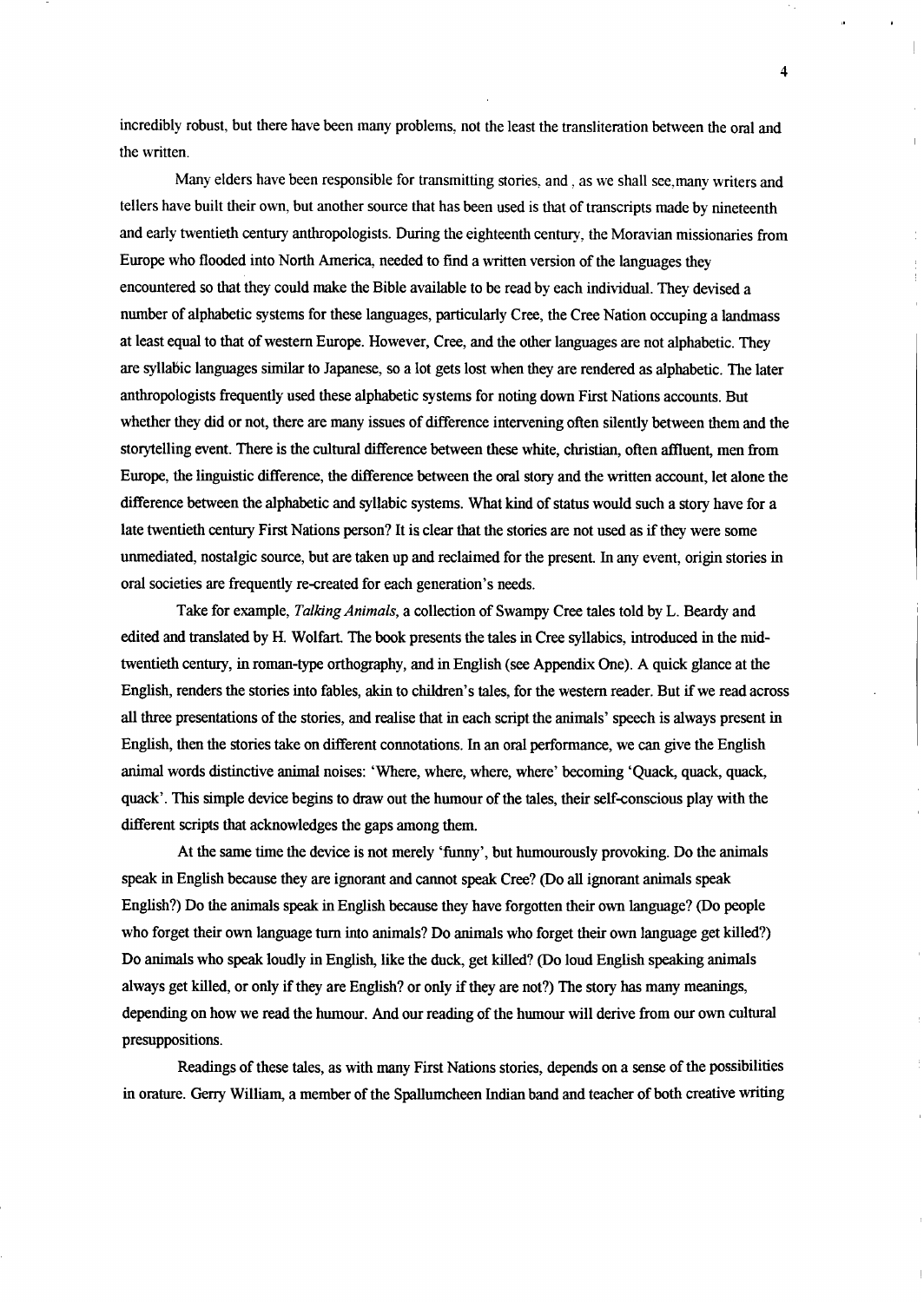and storytelling, says that they are fundamentally different  $(160)$ : 'Storytelling is a group process'  $(158)$ . 'Storytellers take the germinal of an idea and shape the story to suit their audience' (160). 'Storytellers tend to use stock characters. It's the story, the message, which is important, not the messenger' (160). Storytelling uses repetition as a technique which becomes the 'steady beat of a drummer ... The drumbeat goes on in their [the audience's] minds after they've left the circle. It beats in their minds for the rest of their lives' (161). 'The storyteller tells stories again and again, ensuring that at some point the listeners fully understand what's being said' (161). These elements and others make telling quite a different experience from reading and writing, and they have their own formal qualities.

If we were to turn to one of the stories in a book 'translated' by Maria Campbell from Metis tellers, *Stories of the Road Allowance People,* many of these elements wodd come through. Metis communities come from intermarriage between First Nations and either French or sometimes Scots europeans. As such, because of the government definition of who an 'Indian' is, the Metis are neither settlers nor indigenous peoples. They are not allowed on the reserves, and not wanted in the towns due to prejudices similar to those in England about Romanies, Gypsies, and travellers generally: Hence, 'the roaddlowance people', a people reduced to living along the strips of the road between the city and the country. Metis communities have produced some elaborately interesting linguistic conventions that move between Engtish, French and First Nations languages.

To some extent Maria Campbell has tried to catch the 'accents and grammar' that 'coil and spin lightly around the lives and voices of a complex and courageous people' (Ron Marken, Foreward, 4). The first strophe of the story 'Jacob' begins like this:

Mistupuch he was my granmudder. He come from Muskeg dat was before he was a reservation. My grandmudder he was about twenty-eight when he marry my granfawder. Dat was real ole for a woman to marry in dem days But he was an Indian doctor I guess dats why he wait so long. (86)

Campbell not only catches the accents and grammar, but the structure of the stories her tellers tell her. There is frequent repetition, particularly of key names that guide one through the story and its interfacing plots, of negative verbs like 'can' = can't, the sounds of which pile up on each other when the story is trying to address difficult issues, and of single words with changing surrounding phrases that carry forward a narrative movement and transformation such as 'cry' and sing' in the following:

an he start to cry and he can stop. He say he cry for himself an his wife an den he cry for his Mommy and Daddy. When he was done he sing dah healing songs dah ole womans dey sing to him a long time ago.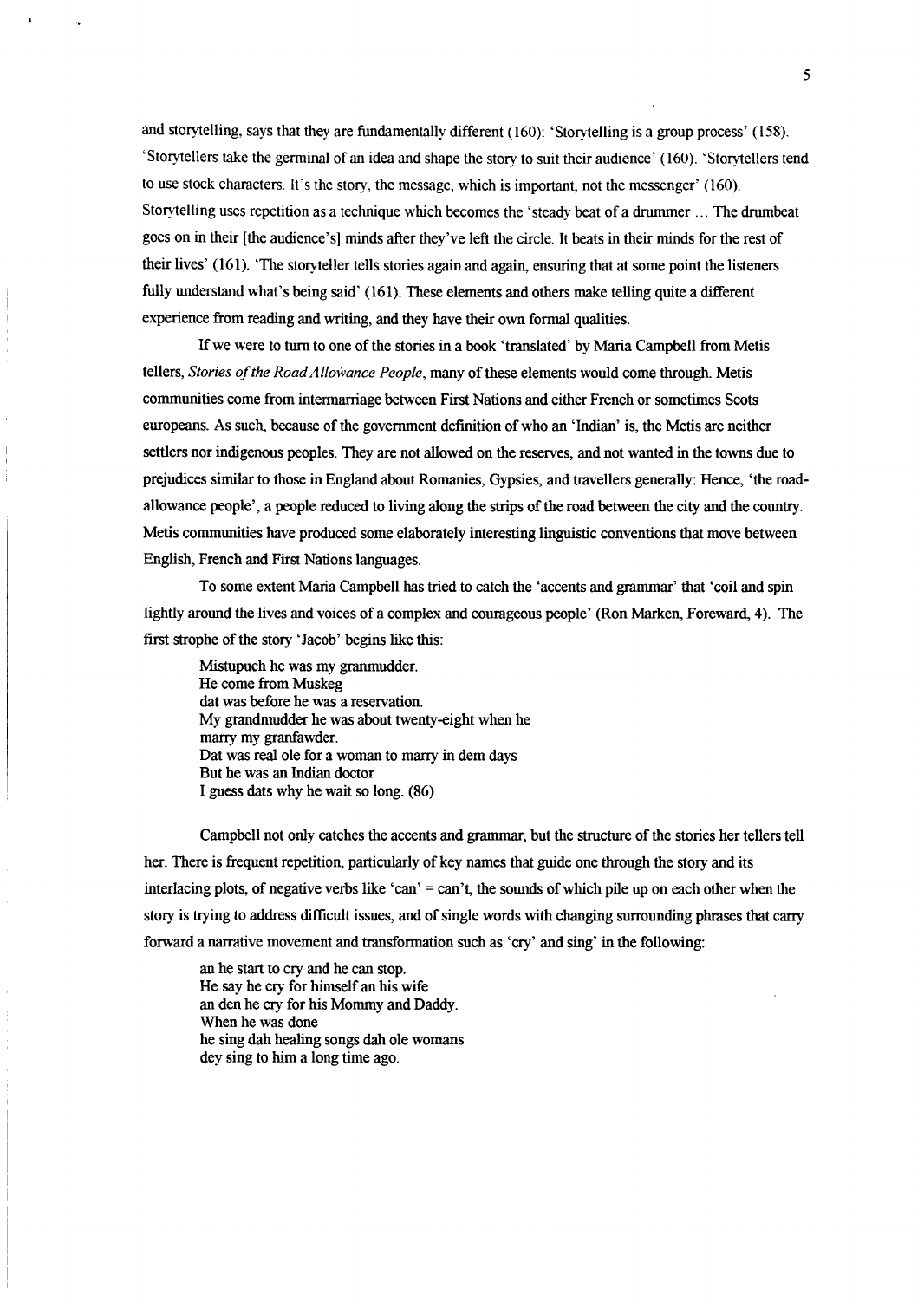Through these, and other, ord techniques, Maria Campbell brings the stories to life, lets us hear the tellers through a tortuous route from Mitchif (a mixed language of Cree and English and French), into standard English, and then into what Ron Marken calls 'village English'. Marken observes, 'Degrade or silence the voices and you kill the culture. Take away a people's language and insult its forms of expression, and you rub out their singularity and character' (5). Campbell's 'translations' bring this culture into our lives despite its erasures.

The story 'Jacob' offers a series of elegies: for a past way of life, for a specific person, and for someone's 'self', a part of the humanity that is destroyed by the denial of culture and the community it makes possible. Elegy runs throughout First Nations writing, and I find it the most accessible generic form that is used. Like eurocentric elegy, the focus is on community: the dead person's contribution to community, the feelings of the community left behind, grief as a tear in the lives of those left behind that must be re-textured partly through the words. Just so, Linda Mcdonald, an Athapaskan and member of the Liard band, offers us an elegy for a grandmother, 'Their Time' in the collection *Writing the Circle*. Along with 'Jacob' which concludes, 'We should never forget dem ole peoples' (104), Mcdonald stresses the need to remember the actions and time of the person passed away so that the time of those left behind is enriched. She says, also in conclusion,

What is important? Your time. My time. Whose time? We must never forget – their time.

Yet take the elegy 'love medicine', also from *Writing the Circle*, by Metis poet Alice Lee:

imeta man i fell in love with if he did not love me back i thought i wodd die

Kohkom was a cree woman a medicine woman

you have to be careful with this she said it is strong medicine

she showed me how to crawl inside him and make him love me

today he died i was still inside him

Kohkom never told me how to get out

Here I find a distinct problem with the status of the image of the woman being inside the man. Is it an allegorical embodiment of the person in words? or a symbolic reconstruction of emotion? or a metaphorical

6

 $\mathbf{I}$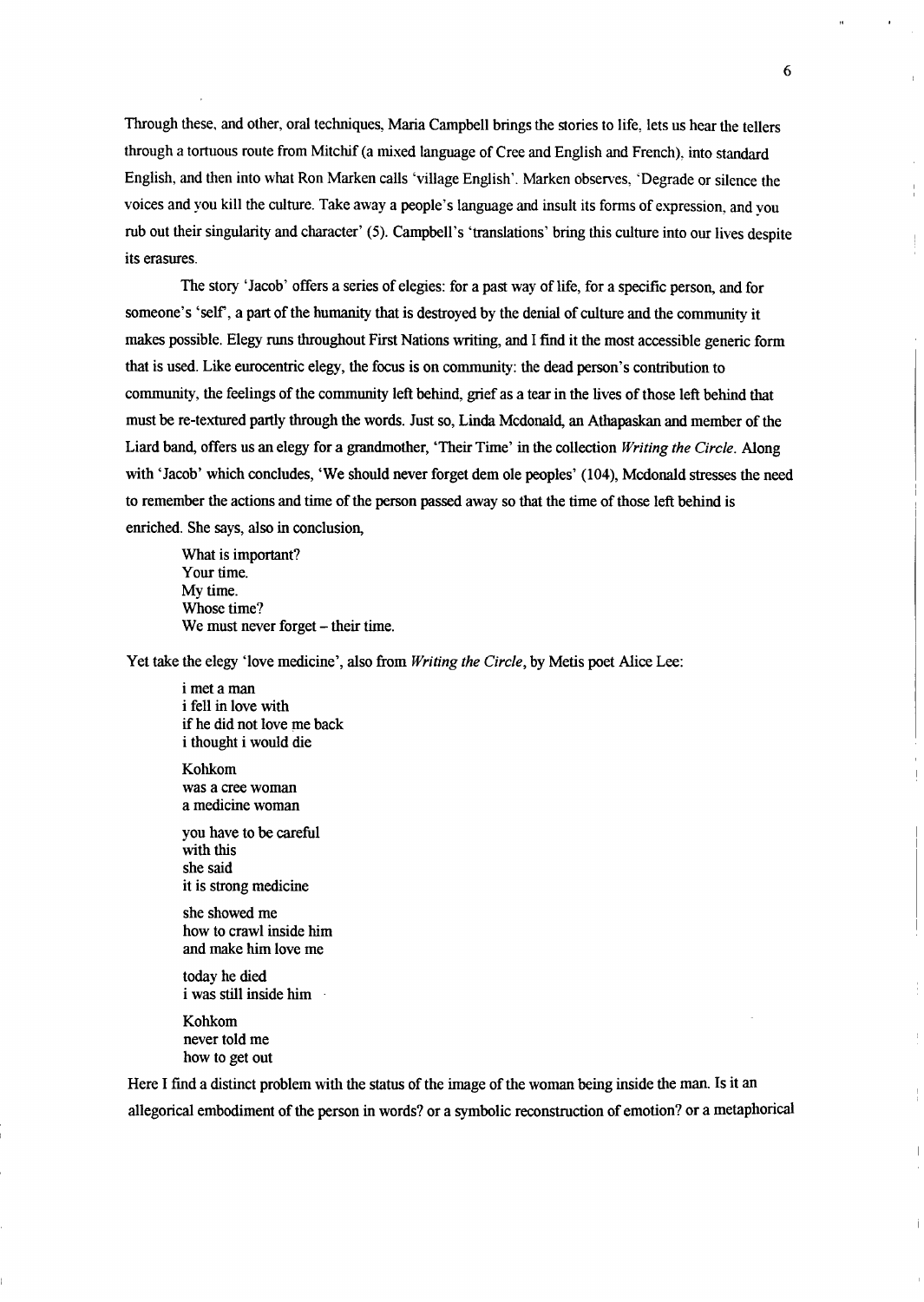translation of feeling? or a simile gesturing to parallel experience? As I move away from the allegorical/ literal toward the simile, I can find more ways of explaining what I understand from the poem, but this makes me worry about missing the meanings it conveys and by substituting my own. somehow wrenching the text away from its own particular significances. And this insecurity is not only poetic, whether written or oral, but rhetorical, and rooted in the gaps in my social understanding.

I will return to this sense of wrenching awry, but would now like to address the other large issue in Gerry Williams' remarks, that of the audience. A storyteller tells tales in different ways to different audiences. In an article from 1986 by Barbara Godard, we can find a discrete analysis of how tellers engage all male, or all adult, or all worker audiences, with distinctly differing forms of the story. Indeed, implicit in Godard's article is a question about the whole process of audiotaping stories, because this necessarily opens them up to audiences who may not be appropriate. However, some tales clearly can be spoken in different ways, and yet not be threatening or improper. The collection of oral stories from Yukon elder women, *Life Lived Like a Story*, put together by ethnoanthropologist Julie Cruikshank, is a good example. From this collection we find at least two versions of the Moldy Head story (74 and 209), each from a different storyteller. But we also find two Stolen Woman stories from the same writer (102 and 117), each with a varied emphasis, and a shift in the position of voice.

Against this background, we might assume that written texts were far more stable. Indeed, as I hope I have demonstrated over the past few lectures, the critical history of literature has, until recently, taken this for granted. If the assumptions about orality are that it is naively constructed, from semi-literate (ie semi-civilised) peoples, tediously repetitive and rather embarrassing, assumptions about writing include its purported fixity of medium, its author-bound meanings, its inflexible treatment of all audiences as the same. Yet of course, each medium simply offers communication from one human being to another in a different way, sometimes with engagement and sometimes not.

One way of looking at this in action is to read the densely allegorical origin stories told by many First Nations peoples, and see what happens when they are transliterated from oral to written or written to oral. I would like to compare two such accounts, one oral story by Tinglit elder Angela Sidney and one written from a telling but specifically for the printed medium, from the Mohawk community of Tyendinaga (see Appendix 2). The Tyendinaga story tells of a happy community who live in the sky, until a woman becomes unexpectedly pregnant but will not say who the father is. A few years after the child, a daughter, is born, a man in the community falls ill and moves toward death – something that has not happened here before. As he does so, the child becomes upset, and the village understands that this is the father. The young girl has many conversations with the dead man, and eventually makes a hole in the sky and goes down to earth to populate it.

Similarly, the Deisheetaan story from the Yukon, tells of a happy family in the sky, with a beautiful daughter who becomes unexpectedly pregnant. Even though this pregnancy is not caused by human means, but is Crow trying to get born, the family is very upset. The child, a son, is born, and when he begins to grow up, he wants to play with all the wonderful things hanging in his grandfather's house,

 $\overline{7}$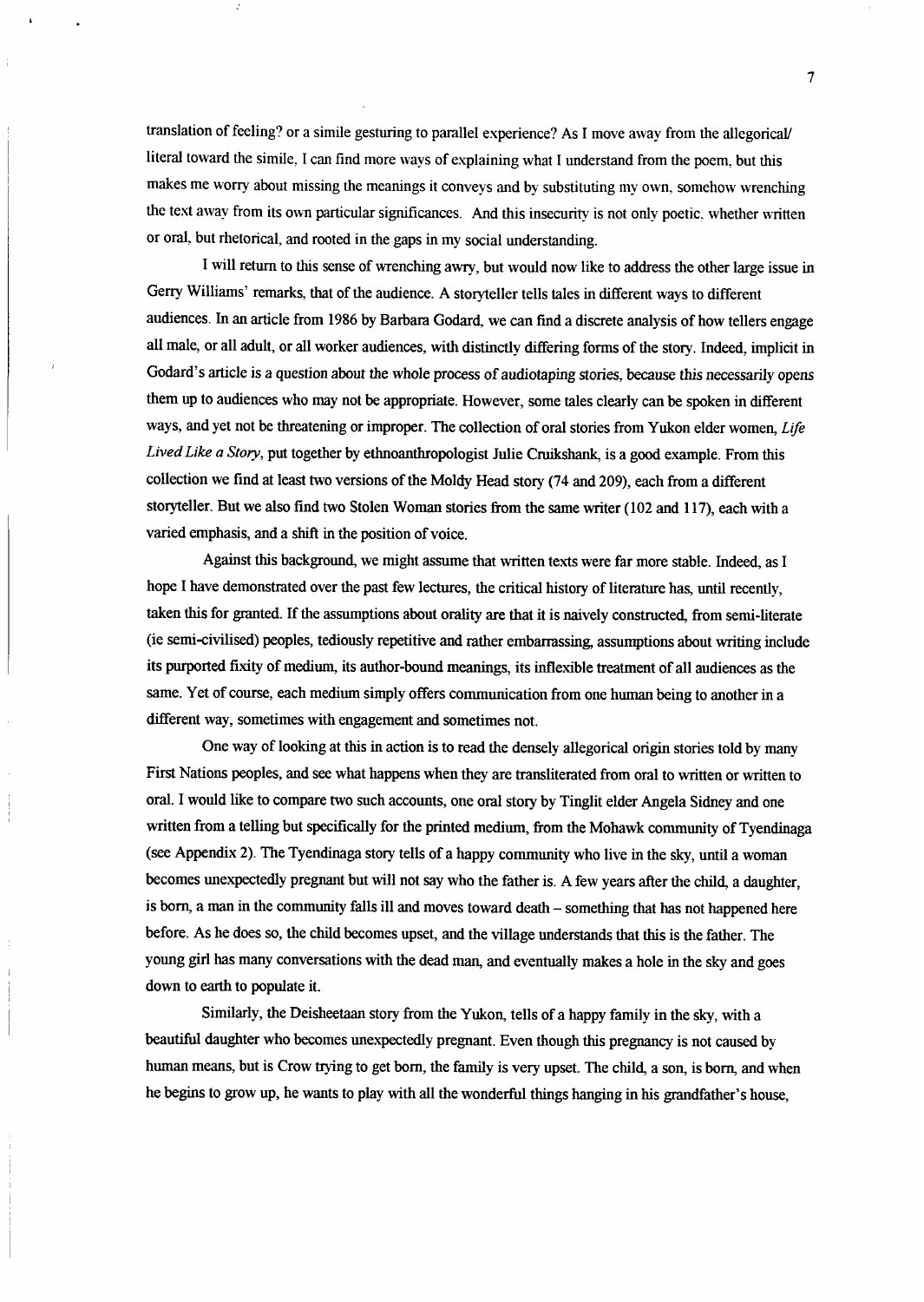and 'He's the only one that has them'. One by one the child plays with the sun, the moon, the stars, and ends up kicking them out of the house, and so the story develops. As an extension of this story, Sidney also tells of 'The Day the Animals Broke Through the Sky'. She tells of the world in darkness, wet and cold, populated by animals who know that on the other side of the sky is a warm sunny place. So they decide to send first the bloodsucker through to the other side, and then animals of increasingly large size, until Beaver goes through dragging a huge Moose-hide that causes a large hole. When the people in the sun are away, the animals begin to steal things for the earth: the sun, the warmth, the summer. But at last an old man comes out, wmpped in a blanket, and says to these things 'Don't go away for good.. .Go back and forth', and so now we have summer and winter on the earth.

The Tyendinaga tale is self-consciously adapted to the written page. The grammar and syntax are quite acceptable. There is a feeling of causality as paragraph leads to paragraph, and makes apparent sense. I say 'apparent' because the story itself is not one that a western reader would conventionally accept as describing the beginning of the earth. And while there might eventually be consensus about what the story 'means', each reader will cross the cultural and linguistic gap that it is the work of language to mark out. We interpret the story for ourselves, English-educated readers taking cues from the allegorical tone and what we know about genres of parable or fable. In contrast, the Deisheetaan story needs to be paced, to gain emphasis, intonation and an understantig of the speaker's relation to their audience, if it is to be appreciated. The 'meaning' may be more obviously negotiated, as in a conversation, but interpretations til be as varied.

But allegory is a highly problematic stance. It is at once literal and fabular; making analogies at the same time as embodying actual experience. Even those within one culture are unlikely to understand the grounds for interpretation held by others. When I read these stories, I inevitably invest them with significances particular to myself. The Tyendinaga tale is curiously opposite to the Deisheetaan, in that the happy people from above make a hole in the sky and go down to earth, while in the other, the disgruntled animals from below make a hole in the sky and steal what they need from above. I find myself reading one as a post-contact version of the Christian world, and one as a proto-Marxist uprising of the proletariat. Or, for example, and you need to know that I am co-editing *Romeo* and *Juliet* at the moment, many of the Yukon Stolen Woman stories remind me for all the world of Shakespeare: both are obsessed with stars.

When I read like this, am I colonising the text, appropriating its meaning? The issue has been central to debates within and around First Nations communities for some time: the 'Appropriation of Voice' issue, which is most clearly focused on the anger felt by many First Nations peoples when their stories are used by non-First Nations writers in films, children's books, novels. In eurocentric cultures we tend to think of copyright as tied to the order of words on the page, but for many First Nations peoples copyright is in the narrative itself. Nations own stories, bands own stories, tellers own stories. And I can see their point: if I tell their stories I inevitably pass on a version of First Nations culture which is at least at one remove. The dilemma is made most acute by the fact that I am not only a reader but a critic and teacher. Are my readings ethical to pass on? I do at least for these in this lecture have some permission.

*8*

,,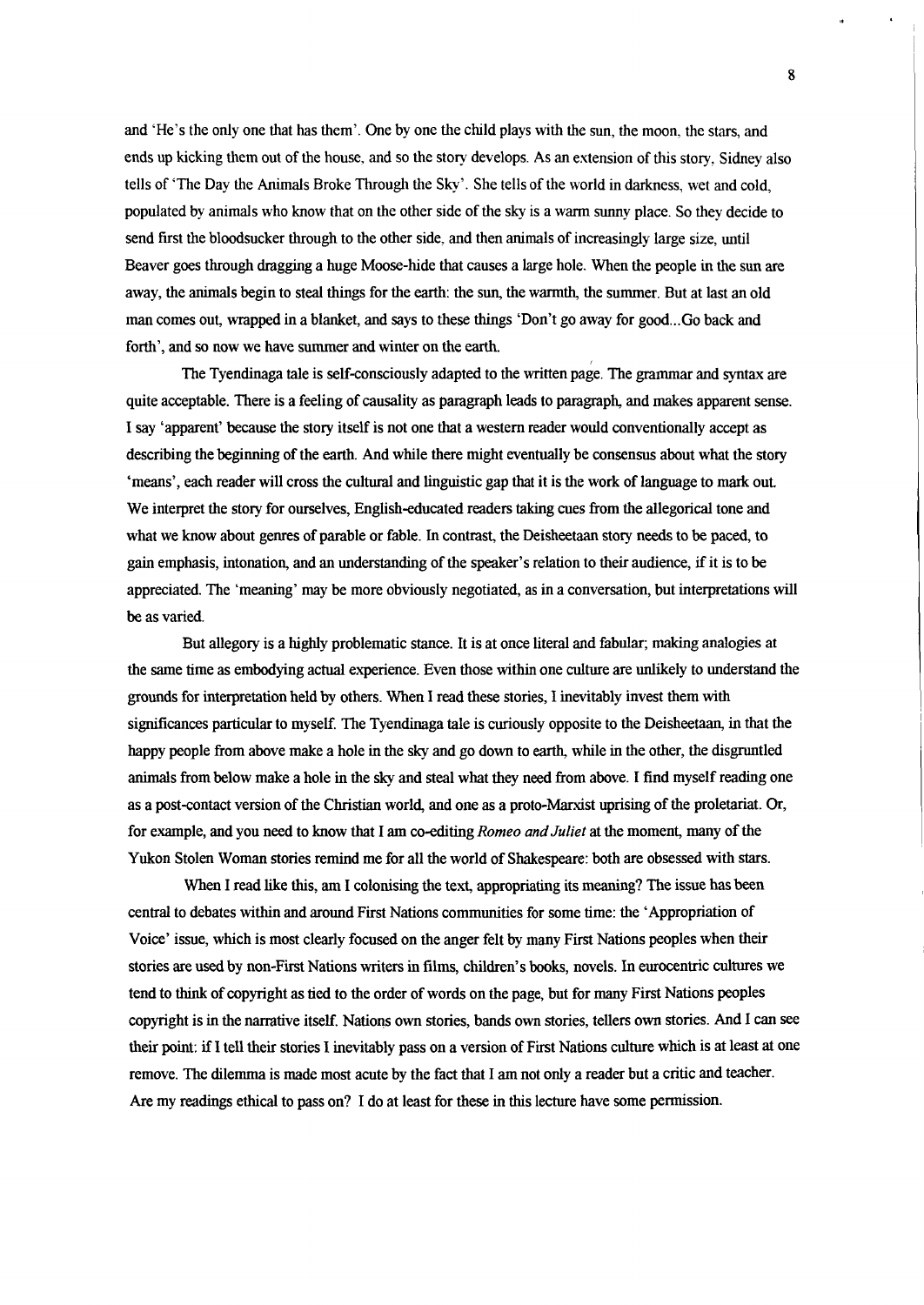However, readers have a different kind of problem because they are often alone when they read with no-one to alert them to the possibilities of other significances, other values, other ways of life. This problem is one that I personally locate most starkly in trying to understand ironic texts. Irony works by holding silent a ground common to both speaker/writer and audience/reader. This is one reason why it is so often humourous, because we enjoy not only the pleasure of collusion in this common but unspoken ground, but also the discrepancies, the secrets and the potentially jarring double meanings. But if the common ground is not common, the irony disappears and what is left is often curiously empty, difficult and even so ahen that we do not try to understand it.

.

The work of Lee Maracle is a case in point. Maracle's writing has been criticised severely for clumsiness and sheer bad writing. Yet she plays with the subversion of generic and linguistic convention all the time. If a eurocentric reader knows that she is First Nations then possibly prejudice intervenes; the reader doesn't try hard enough to value the text, certainly doesn't try in the way that they would with, say, recognised writing by James Joyce. When I first read Sojourner's Truth I simply didn't know what to make of it, but as I worked on the text, with guidance from others, I began to recognise its often bitter ironies. For example, the short story 'Polka Partners' soon introduces a wild fluctuation in register:

"Hay-ay." The roller tried to bolt but I ran him down, thoughtlessly scolded the purveyor of the passed-out man's purse before I relieved him of his catch. Tony standing behind me must have geared up my mouth. I peaked inside the wallet - there was a whack of cash in there. (81)

What is 'purveyor of the passed-out man's purse', so formal and correct, doing in the proximity of 'geared up my mouth' and 'a whack of cash'? It doesn't take long to read this as ironic humour, from someone who understands standard conventions inside-out and is having fun with them. This particular scene in the story develops into a fascinating description of the mugging that has just taken place, with the pronouns of mugged and muggee getting completely mixed up. The more serious purpose of this playing, is that it involves testing our assumptions about just who is more likely to be mugged or muggee, the First Nations person or another. We soon find out that the muggee is First Nations, but also of a quite different background to the others who have come to his help. I not only learn about my prejudices but also about the complexity of the society which prejudice renders as cliche and stereotype.

At the same time as this serious purpose is going on, I am also enjoying the skill with words, appreciating the irony, and getting the joke. In the complexity and craft of the writing the common recognition of prejudice and its social roots gets worked on. The engagement is a way of moving toward the valuing of ways of life I don't conventionally understand. That this can take place is largely due to the exceptional generosity of the writer for making it possible in the first place. The generosity of the writing along with the with the work we do when we read, marks out the location of hope.

I would like to come to the end of this lecture by referring you to a writer who continually underwrites this generosity with ironic humour, Thomas King, who is of Cherokee, German and Greek descent. His story, 'A Short History of Indians in Canada', which he has allowed us to reproduce in full, develops a complex voice that criticises, laments, horrifies, and yet gives hope in the humour. When I first started reading King's work I didn't recognise that humour, or at least I think I was afraid to do so in case it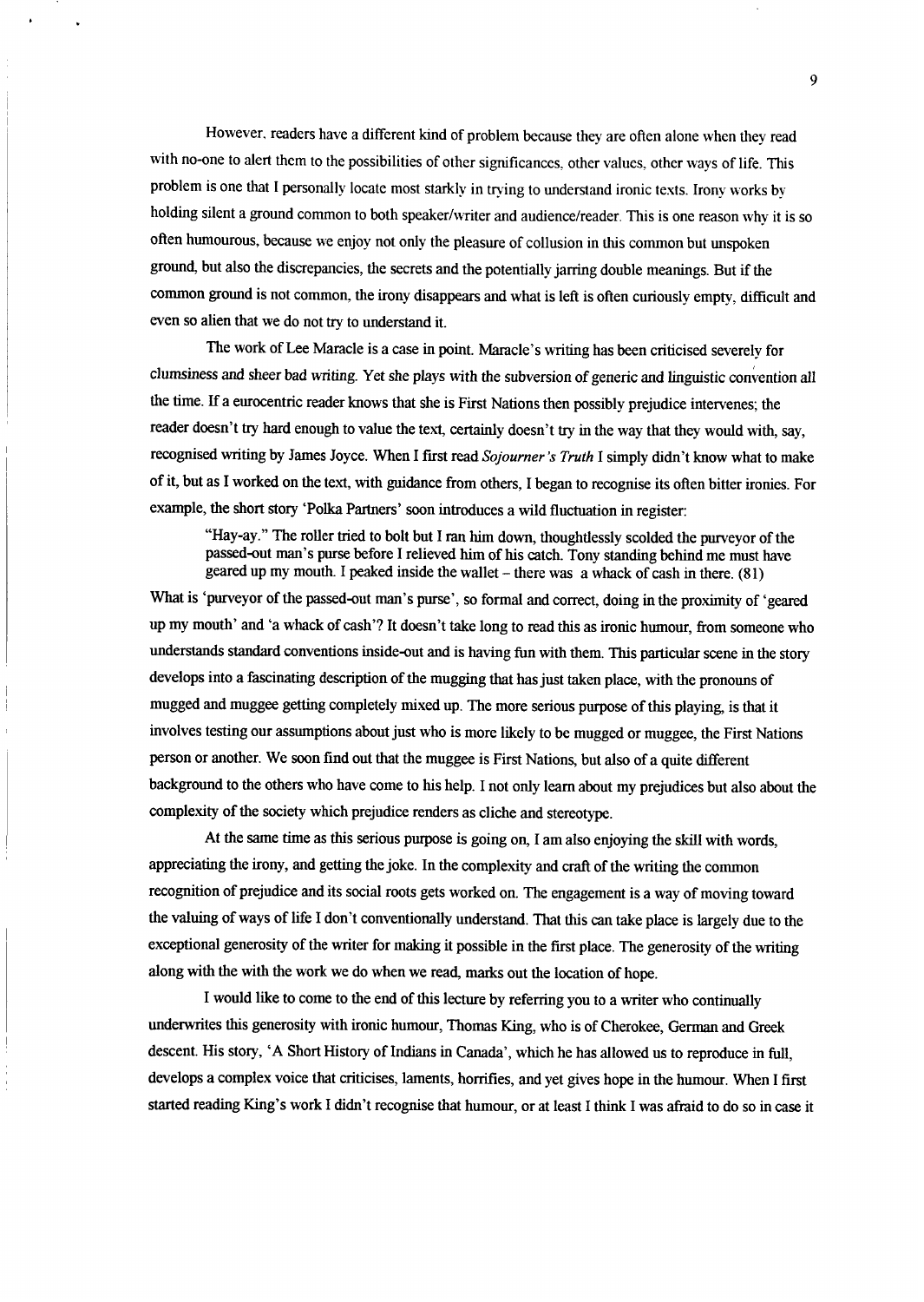involved me in ways I couldn't cope with. Christine Miller talked me through that one, giving me the gift of laughing and getting on with it. I hope you enjoy the story as much as I do.

To conclude, there is a short passage in the stories of Athapaskan-Tinglit Annie Ned in *Life Lived like a Story*, that I would like to tell. Gerry William says that people should not tell stories until they have heard them so often they 'own' them for themselves, and I think I am beginning the long process of understanding this one, from 'Since I Got Smart':

Long time ago, what they know, what they see That's the one they talk about, I guess. Tell stories – which way you learn things.

You think about that one your grandma tells you. You've got to believe it, what Grandma said. That's why we've got it. It's true, too, I guess-Which way they work at moccasins ... Which way they make sinew ... Which way to fix that fishnet ... Some lazy women don't know how to work, Don't believe what old people tell them And so ... short net! (317-8) The last thing I want is to end up with 'short net', so I'd better keep on reading.

#### Selected Background books:

Acoose, Janice, *Iskwewak: Neither Indian Princesses nor Easy Squaws.* Toronto: Women's Press, 1995. Armstrong, Jeannette, Slash. Penticton: Theytus Books, 1985. Campbell, Maria, *Half-Breed.* Toronto: McClelland and Stewart, 1973. *Stories of the Road Allowance People, illus. Sherry Farrell Racette, fore. Ron Marken. Penticton:* Theytus Books Ltd, 1995. Ipellie, Alootook. *Arctic Dreams and Nightmares*. Penticton: Theytus Books, ~1996. LaRocque, Emma, 'My Hometown Northern Canada South Africa', *Border Crossings*, Vol. 11:4 (Dec 1992). See also, *Writing the Circle, Living the Changes. King, Thomas,* 'A Short History of Indians in Canada', *Toronto Lfe.* August 1997. *Medicine River. Penguin, 1989.* Knockwood, Isabelle, Out of the Depths, with Gillian Thomas. Yarmouth: Roseway, 1992. Life Lived Like a Story, Julie Cruikshank, coll., with Angela Sidney, Kitty Smith, and Annie Ned. University of British Columbia Press, 1990. *Living the Changes,* ed. Joan Turner. Winnipeg: University of Manitoba Press, 1990. *Looking at the Words of Our People: First Nations Ana&sis of Literature, ed* Jeannette Armstrong. Penticton: Theytus Books, 1993. Maracle, Lee, Sojourner's Truth. Vancouver: Press Gang, 1990. Ned, Annie, see Cruikshank. *Northern Voices: Inuit Writing in English,* ed. Penny Petrone. Toronto: University of Toronto Press, 1988. Sidney, Angela, see Cruikshank. Smith, Kitty, see Cruikshank. *Standing Ground: Strength and Solidarity Amidst Dissolving Boundaries, eds. Kateri Akiwenzie-Damm &* Jemette Armstrong. *Gatherings* Vol WI. Penticton: Theytus Books, 1996. Talking Animals, told by L. Beardy, ed. and trans. H. Wolfart. Memoir 5, Algonquian and Iroquoian Linguistics. Winnipeg. 1988. *Telling It: Women and Language across cultures,* ed. Telling It Book Collective. Vancouver: Press Gang, 1990.

Tyendinaga Tales, coll. Rona Rustige, illus. Jeri Maracle Van der Vlag. Kingston and Montreal: McGill-Queen's University Press, 1988.

,,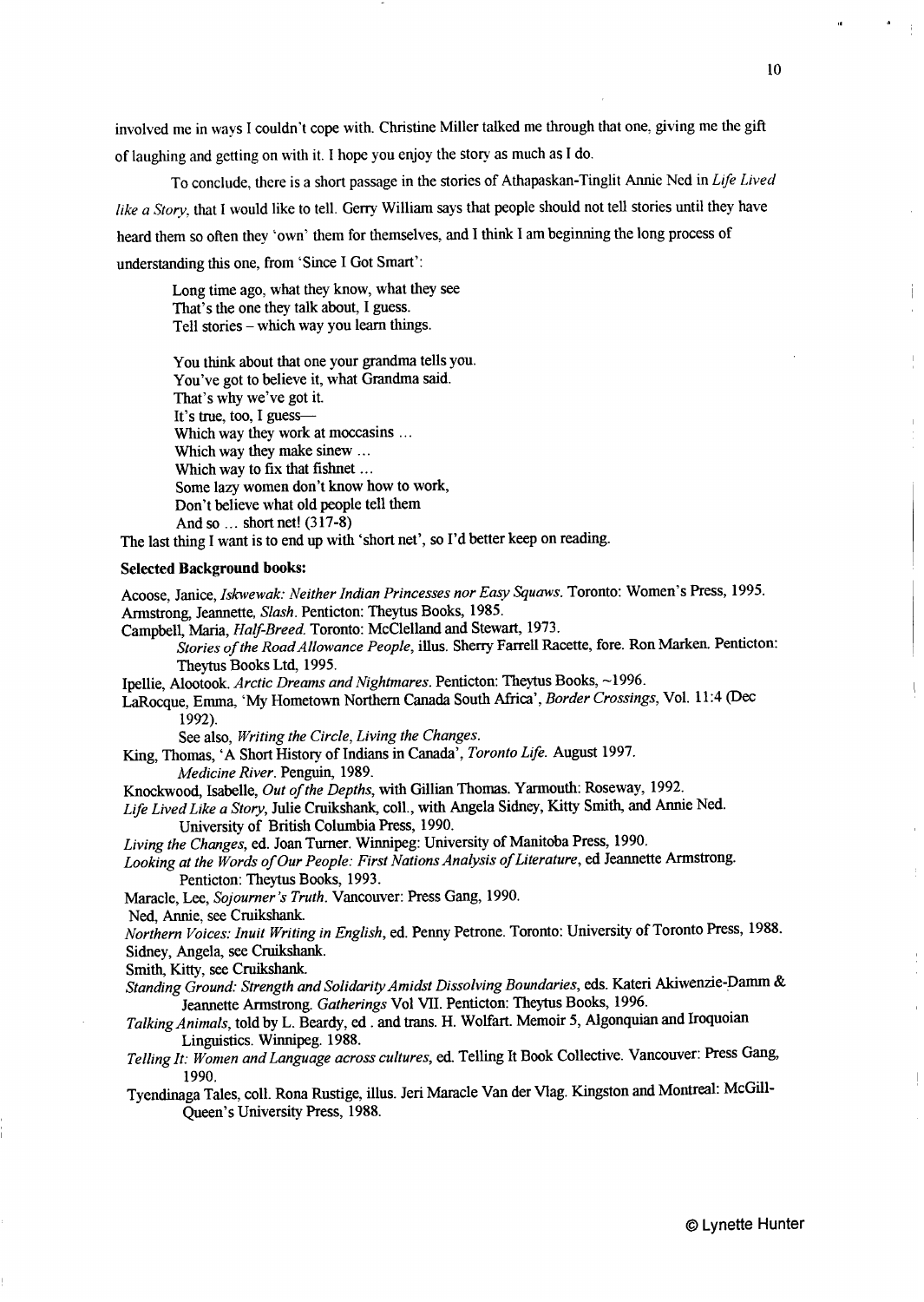from Tugontinue en Tales The Sky World

sky world, and a vast expanse of water below it. Before the earth was formed, there was only the The people who inhabited this world led an idyllic existence; there was no crime or war or death

married woman who gave birth to a daughter. The the little girl who became a happy, playful child of the father. As the years passed, she cared for woman retused to reveal to anyone the identity The sky people watched the child for a clue to her paternity. There was among the sky people a young un-

as his condition worsened, he explained to his mother that he was going to die. This had not jaw'he would become stiff. He gave his mother seribed how his breath would leave his body and occurred before among the sky people. He de-One day a man in the village became ill and,

> from Life Lived Like a Story How the World Began

The way I tell stories is what I know."

# \* The Story of Crow

"No, I never know a man," she told her mother Her mother asks, "Who's that father?" Her mother and daddy are mad. Soon that girl is pregnant. But it blew into her mouth and she swallowed it. Finally, she just gave up—she spit that pine needle out and drank the Four times he brings water and each time it's there Again he brings it. Again a pine needle is there. She turns it down-makes him get Iresh water A slave always brings water to that girl, and one time he gets water So he made himself into a pine needle. Crow wanted to be born-he wants to make the worldl Men tried to marry her all the time, but they say no, she's too good One time there was a girl whose daddy is a very high man. He's the only one that has them That girl's father had the sun, moon, stars, daylight hanging in his That baby starts to grow fast They kept her in her bedroom all the timewith a pine needle in it. house.

Then he rolls it to the door and out it goes! He rolls it around, plays with it, laughs, has lots of fun. Finally, the father gives his grandchild the sun to play with The child begged for them to play with

The world was all dark, all the time

He cries because that sun is lost "Oh!" he cries. He just pretends

"Give me the moon to play with."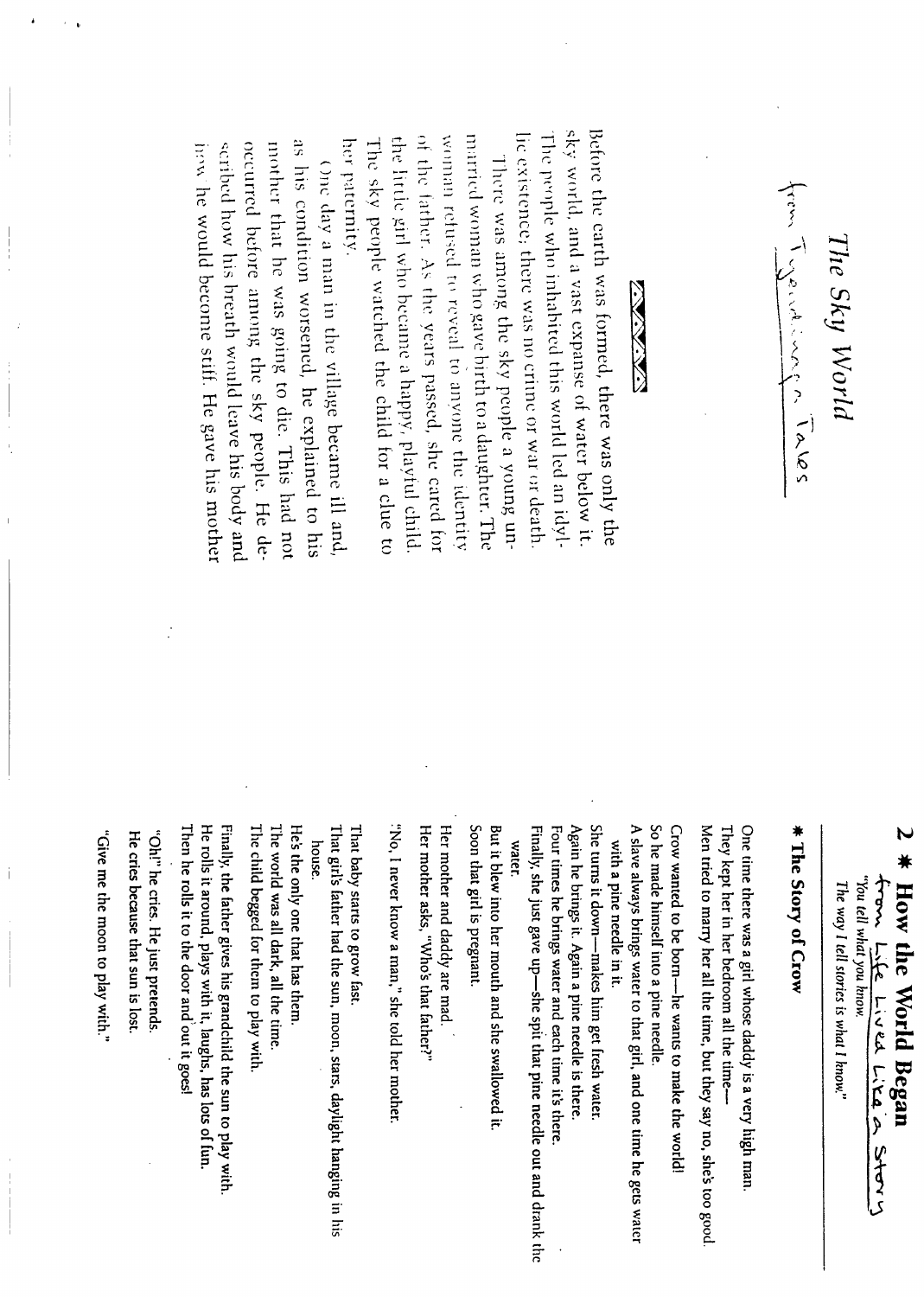| nipahêw               | ロケ 」"ヮ"マて。 ロのら ロケ てくふし。 ロケ                                                                                                                            |
|-----------------------|-------------------------------------------------------------------------------------------------------------------------------------------------------|
| sisip, "w<br>ê-sipwêy | ひ"ウ d.V <l'1's au.o<="" coming,="" coming,"="" it's="" th=""></l'1's>                                                                                 |
| itwêw ês              | [4] Ap.o. Ad. p. A.N., Ad. J.F.P.                                                                                                                     |
| môhkah                |                                                                                                                                                       |
| $[4]$ ekw:            |                                                                                                                                                       |
|                       | Adje, AJ, Jiery AJ, ON                                                                                                                                |
| ê-pê-nâc              | [3] $\nabla \cdot \mathbf{b} \cdot \mathbf{c}$ or $\mathbf{c} \times \mathbf{b}$ or $\mathbf{c} \times \mathbf{d}$ and $\mathbf{d} \times \mathbf{d}$ |
| asici mô              |                                                                                                                                                       |
| [3] ekwa              | Vor L-- p d DJS-                                                                                                                                      |
| êkwâni                | <1 \\times co deep, too deep." AU-o V-.                                                                                                               |
| awa kot:              | ace no ping is pood to an ac-                                                                                                                         |
| ohci, aw              | ムp.L x いぐてん ワニン ムム・ヘッ、 ムKでっ.                                                                                                                          |
| across, c             | $\Delta U$ · o, "Come across, come across," $\Delta U$ · $\nabla \nabla$ ,                                                                            |
| wici-alik             | P.S asbor A4 Asbor St., Abia Ar                                                                                                                       |
| $[2]$ êkw             | [2] $\nabla b \cdot \sigma$ $\nabla \vdash b \cdot \rho$ of, add $\nabla \vdash \nabla \cdot \mathbf{1} \circ$                                        |
| êkota al              | タイ タムへ ムベダマディ ムゲム・パ コミコロム・パ                                                                                                                           |
| $-$ kâ-ati            | b d"PJC" asser, b d"P" -<br>$\frac{1}{2}$                                                                                                             |
| [1] pêy:              | II < v c v x d d y x d d y x = 1                                                                                                                      |
| STORY                 |                                                                                                                                                       |
|                       | STORY I                                                                                                                                               |
| 20 pixis              |                                                                                                                                                       |
|                       |                                                                                                                                                       |

kiwak ka-pîkiskwêcik

ikisak ayâwak, miheêtiwak. -tihkisocik alîkisak, kâ-ihkihk -- êkwân ês ikwâw êsa, ayahiw, ê-ati-sikwahk ôma

ak alikis, "too deep, too deep," itwêw êsa. ra pêyak alikis. kwêskitê nêtê wista ohci-kitow mwâc ki-nâtitowak. come across," itwêw êsa, akâmihk sipîsisihk ân êsa kâ-- kâ-kitocik, nanâtwêwêmêw isa awa alikis pêyak; êkwân esa itwêw, "come

ân êsa kâ-pê-itohtêt, êkot[a] âni sîsîp akomow, :iñôscikêt. hkahosiw. napêw ê-pê-itohtêt

/âmot. ekwân esa pâskiswêw awa nâpêw; osiw, ôhô nápêwa, "it's coming, it's coming," here, where, where, where," itwèw êsa sisip, :a mólikaliosiw. ékwân êsa sipwêyâmow ês âwa ân êsa ka≁ kâ-wâpamât awa nâ-∽, awa sîsîpa. nipahêw sîsîpa.

# Talking Animals 21

# **ANIMAL SOUNDS**

there were frogs there, lots of them. [1] At ore time, well, when it was just about spring time -- when the frogs are thawing, at that time --

creek. From over there on the other side, in turn, come across," this one frog said, from across a little out to his fellow-frog; and he said, "Come across, deep." And so they could not get to one another. [2] And in their croaking this one frog was calling this other frog croaked and said, "Too deep, too

coming towards them, sneaking up to them. the water there, and also a bittern. A man was [3] And coming towards them, there was a duck on

took off. And the man shot at it; he killed the duck. "IVhere, where, where, where," said the duck as it it's coming," said the bittern. And the duck took off. [4] And when the bittern saw the man, "It's coming. He killed the duck.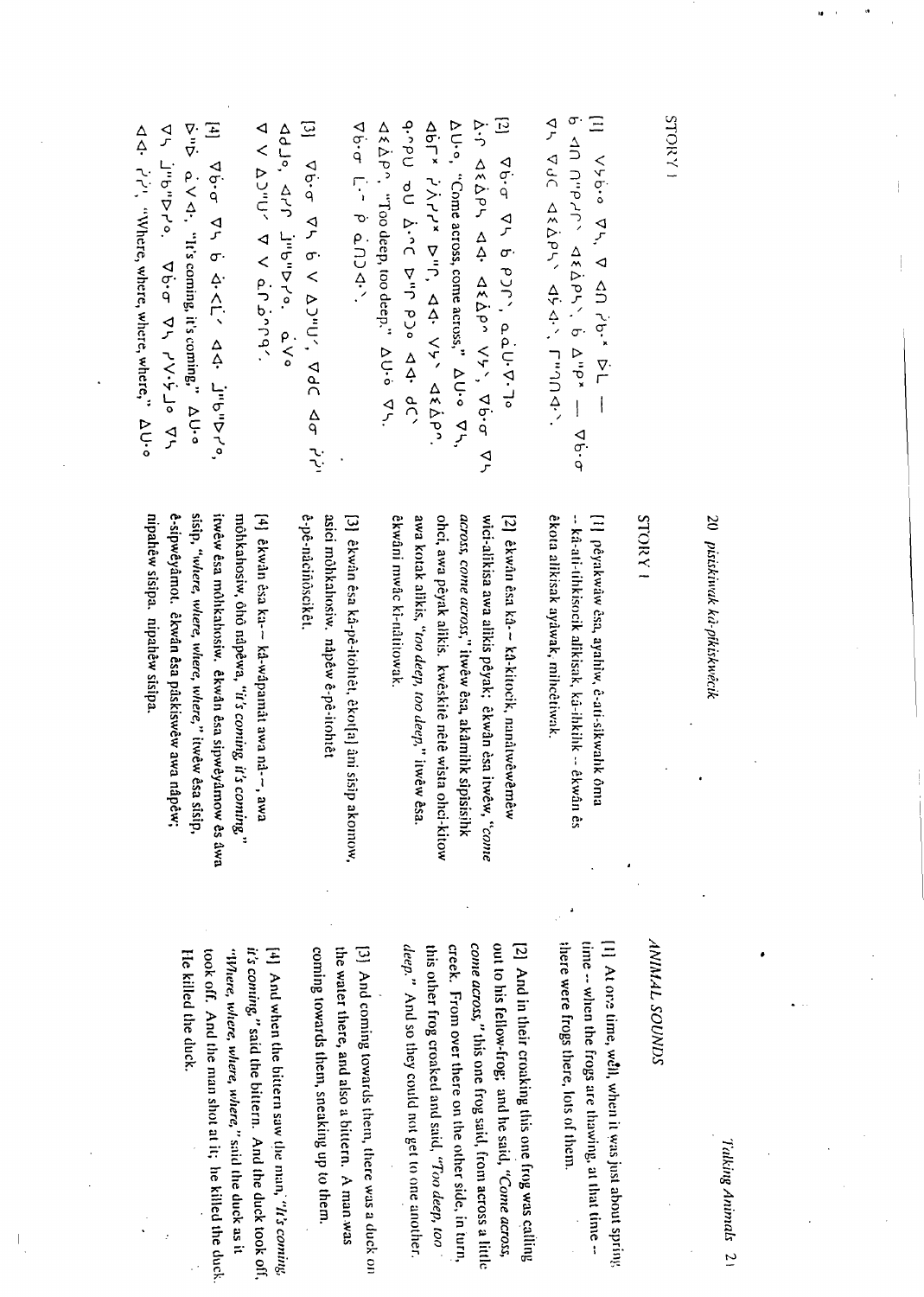## BY THOMAS KING A SHOR HISTORY OF INDIAI IN CANADA, **ILLUSTRATION BY HENRIK DRESCHER**

.-

..-

.:

>

Can't sleep, Bob Haynie tells the doorman at the King Edward. Can't sleep, can't sleep.

First time in Toronto?

Yes.

 $\cdots$ 

Businessman?

Yes.

Looking for some excitement?

Yes.

Bay Street, sir, says the doorman.

**Bob Haynie walks** down Bay Street at three in the morning. He loves the smell of concrete. He loves the look of city lights. He loves the sound of skyscrapers.

Bay Street.

Smack!

Bob looks up just in time to see a flock of Indians fly into the side of a building.

Smack! Smack!

Bob looks up just in time to get out of the way. Whup!

An Indian hits the pavement in front of him.

Whup! Whup!

Two Indians hit the pavement behind him.

Holy Cow! shouts Bob, and he leaps out of the way of the falling Indians.

Whup! Whup! Whup!

Bob throws his hands over his head and dashes into the street. And is almost hit by the van.

Honk!

Two men jump out of the van. I'm Bill. I'm Rudy. Hi, I'm Bob.

Businessman? says Bill.

Yes.

First time in Toronto? says Rudy.

Yes.

 $Whup! Whup! Whup!$ 

Look out! Bob shouts. There are Indians flying into the skyscrapers and falling on the sidewalk.

Whup!

Got a Mohawk, says Bill.

Whup! Whup!

Couple of Cree over here, says Rudy.

Amazing, says Bob. How can you tell?

By the feathers, says Bill. We got a book.

It's our job, says Rudy.

Whup!

Bob looks around. What's this one? he says.

Holy! says Bill. Holy! says Rudy. ,

Check the book, says Bill. Just to be sure.

Flip, flip, flip. Navajo!

Bill and Rudy put their arms around Bob. A Navajo! Don't normally see Navajos this far north.

Is he dead?

Nope, says Bill. Just stunned.

Most of them are just stunned, says Rudy.

Some people never see this, says Bill. One of nature's mysteries. A natural phenomenon.

They're nomadic, you know, says Rudy. And migratory.

Toronto's in the middle of the flyway, says Bill. The lights attract them.

Bob counts the bodies. Seventy-three. No. Seventy-four. What can I do to help?

Not much that anyone can do, says Bill. We tried turning off the lights in the buildings.

We tried broadcasting loud music from the roofs, says Rudy. Rubber owls? asks Bob.

It's a real problem this time of the year, says Bill.

Whup! Whup! Whup!

Bill and Rudy pull green plastic bags out of their pockets and try to find the open ends. '

The dead ones we bag, says Rudy.

The live ones we tag, says Bill. Take them to the shelter. Nurse them back to health. Release them in the wild.

Amazing, says Bob.

A few wander off dazed and injured. If we don't find them ,right away, they don't stand a chance.

Amazing, says Bob.

You're one lucky guy, says Bill. In another couple of weeks, they'll be gone.

A family from Buffalo came through last week and didn't even see an Ojibwa, says Rudy.

Your first time in Toronto? says Bill.

It's a great town, says Bob. You're doing a great job. Whup!

Don't worry, says Rudy. By the time the commuters show up, you'll never even know the Indians were here.

Bob walks back to the King Eddy and shakes the doorman's hand. I saw the Indians, he says.

Thought you'd enjoy that, sir, says the doorman.

Thank you. says Bob. It was spectacular.

Not like the old days. The doorman sighs and looks up into the night. In the old days, when they came through. they would black out the entire sky.

.. . .